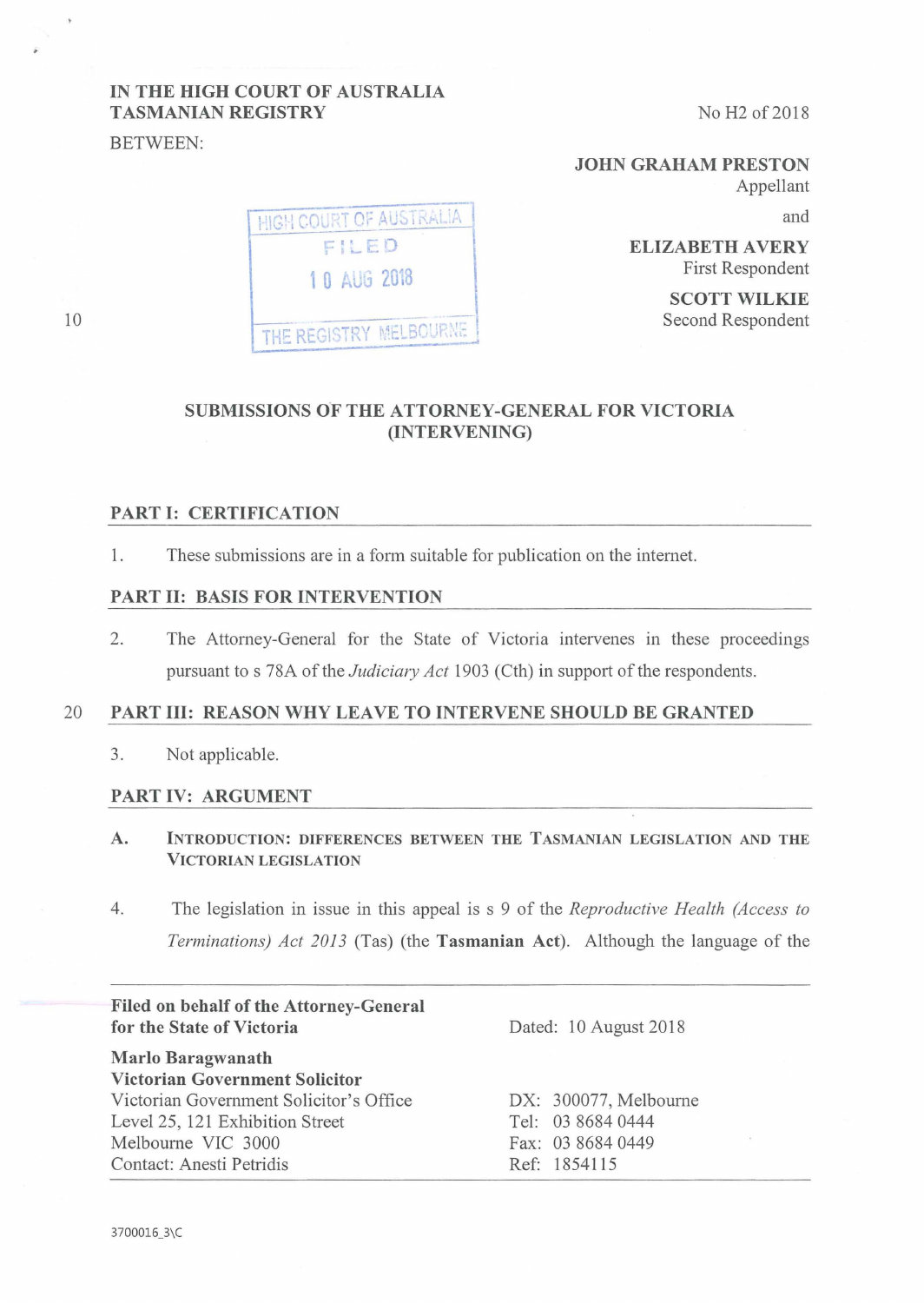prohibition in s 9 is somewhat different from the prohibition in issue in *Clubb v Edwards*,<sup>1</sup> the Attorney-General contends that those differences do not compel a different outcome.

- 5. First, it may be noted that, broadly speaking, the terms and structure of s 9 of the Tasmanian Act are the same as ss 185B and 185D of the *Public Health and Wellbeing Act 2008* (Vie) (the **Victorian Act).** Each Act prohibits certain behaviours in an area within a radius of 150 metres from premises at which abortions are provided.<sup>2</sup> The lists of "prohibited behaviours" in the respective Acts are similar, but not identical.
- 10 6. Relevantly, the following differences between the provisions should be noted:
	- (1) Unlike the Victorian Act, the Tasmanian Act does not expressly state the object of the access zones provisions or of the Act more generally.
	- (2) Paragraph (b) of the definition of "prohibited behaviour" in  $s \theta(1)$  of the Tasmanian Act expressly applies to "protest", while the equivalent provision in s 185B of the Victorian Act regulates the act of "communicating".
	- (3) The Tasmanian provision does not require the protest to be of a kind that is reasonably likely to cause distress or anxiety, whereas the Victorian provision requires the communication in question to be of that kind.
	- 7. Despite these differences, the challenges to the validity of the two provisions are substantially the same, as are the reasons why each provision should be found to be valid. The protest prohibition has a minimal impact on political communication. To the extent that it does impact on political speech, the prohibition has been introduced for a legitimate and compelling purpose.
		- 8. In light of the above, for the purposes of this proceeding the Attorney-General adopts his submissions in *Clubb* dated 11 May 2018, and adds the following further submissions.

 $\mathbf{I}$ Matter No M46 of 2018.

 $\overline{2}$ The Victorian Act uses the term "abortions", whereas the Tasmanian Act uses the term "terminations". The definition of "abortion" for the purposes of the Victorian Act (found in s 3 of the *Abortion Law Reform Act 2008* (Vie)) is slightly different from the definition of "terminate" in s 3(1) of the Tasmanian Act, but nothing turns on this for the purposes of the constitutional argument.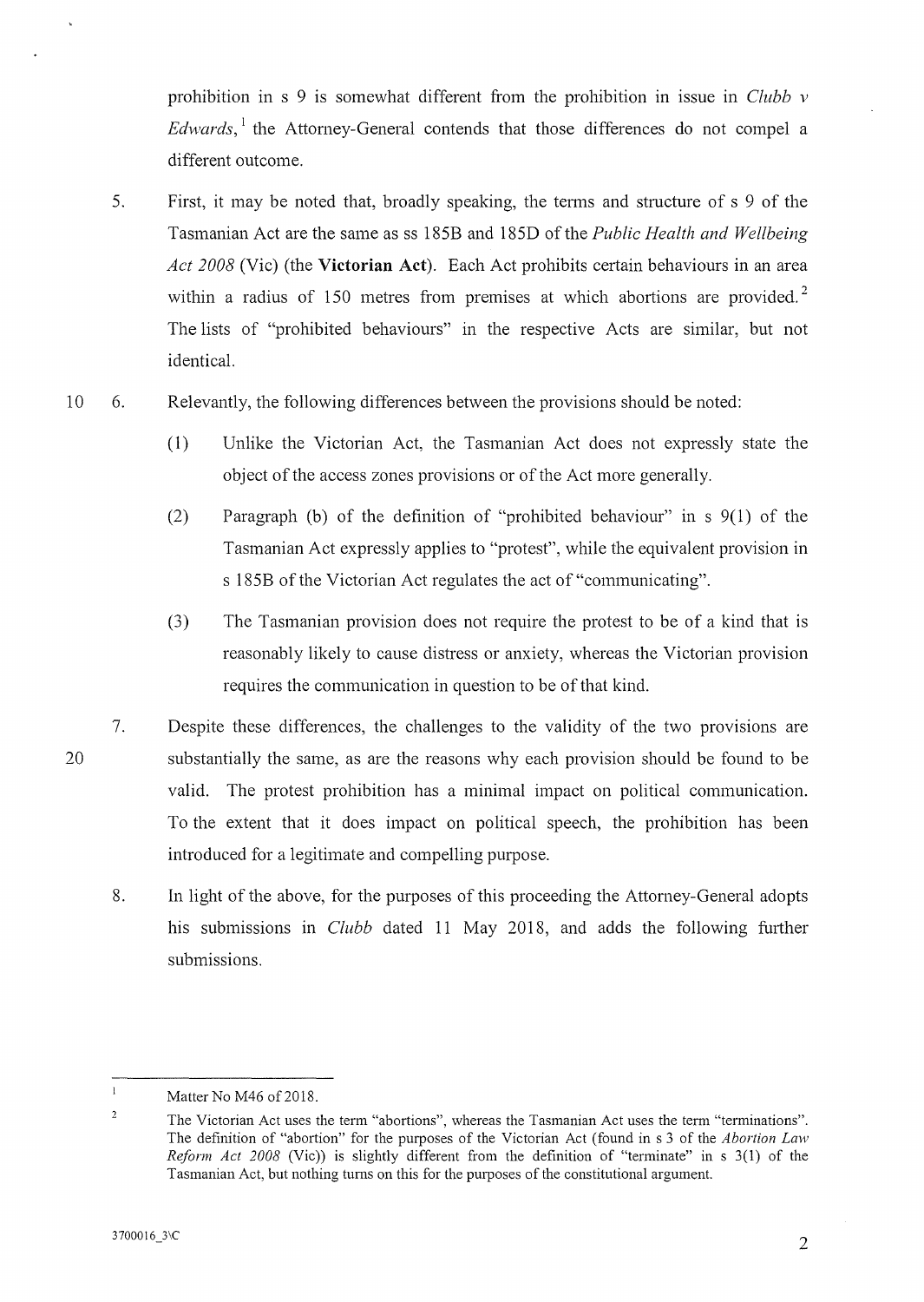### B. PURPOSE OF THE TASMANIAN ACCESS ZONE PROVISIONS

- 9. As noted above, the Tasmanian Act does not expressly state the object of the access zones provisions. However, the Attorney-General agrees with the Respondents' Submissions at [41] that the object of the Tasmanian provisions, ascertained from the text and context of those provisions and their history and extrinsic materials, is substantively the same as that of the Victorian scheme  $-$  namely, the protection of women, staff and others accessing premises at which tenninations are provided by the creation of access zones. That protection is not limited to the physical safety of persons accessing such premises, but extends to the protection of their mental and emotional wellbeing.
- 10. Generally, the Attomey-General adopts the Respondents' Submissions at [29]-[ 46] in relation to the purpose of the protest prohibition. Specifically, the Attomey-General notes that the Minister referred to a study (being the same study referred to in the second reading speech for the Victorian Bill) which "indicated that patients experience considerable distress, shame and anxiety in response to protestors".<sup>3</sup> Similarly, as the Respondents note at [34], the Information Paper for the Bill explained that the behaviour targeted by the Bill — including protest activity — "jeopardises the safety and wellbeing of the woman, her friends, partners, families, and other support persons, as well as health service providers". <sup>4</sup>
- 20 11. Importantly, as with the Victorian law, the legislative object is not limited to preventing "traditional" forms of harassment and intimidation, which are targeted by paragraph (a) of the definition of "prohibited behaviour" in  $s \, 9(1)$ . More subtle forms of intrusive conduct — including so-called "peaceful protest" — may also cause harm. As the Minister observed, "there is nothing peaceful about shaming complete strangers about private decisions made about their bodies".<sup>5</sup>

 $\overline{\mathbf{3}}$ Tasmania, Legislative Assembly, *Parliamenta1y Debates,* 16 April 2013 (Second Reading Speech) at 49-50.

<sup>4</sup>  Tasmania, Department of Health and Human Services, *Information Paper relating to the Draft Reproductive Health (Access to Terminations) Bill* (March 2013) at 14.

 $\overline{5}$ Second Reading Speech at 50.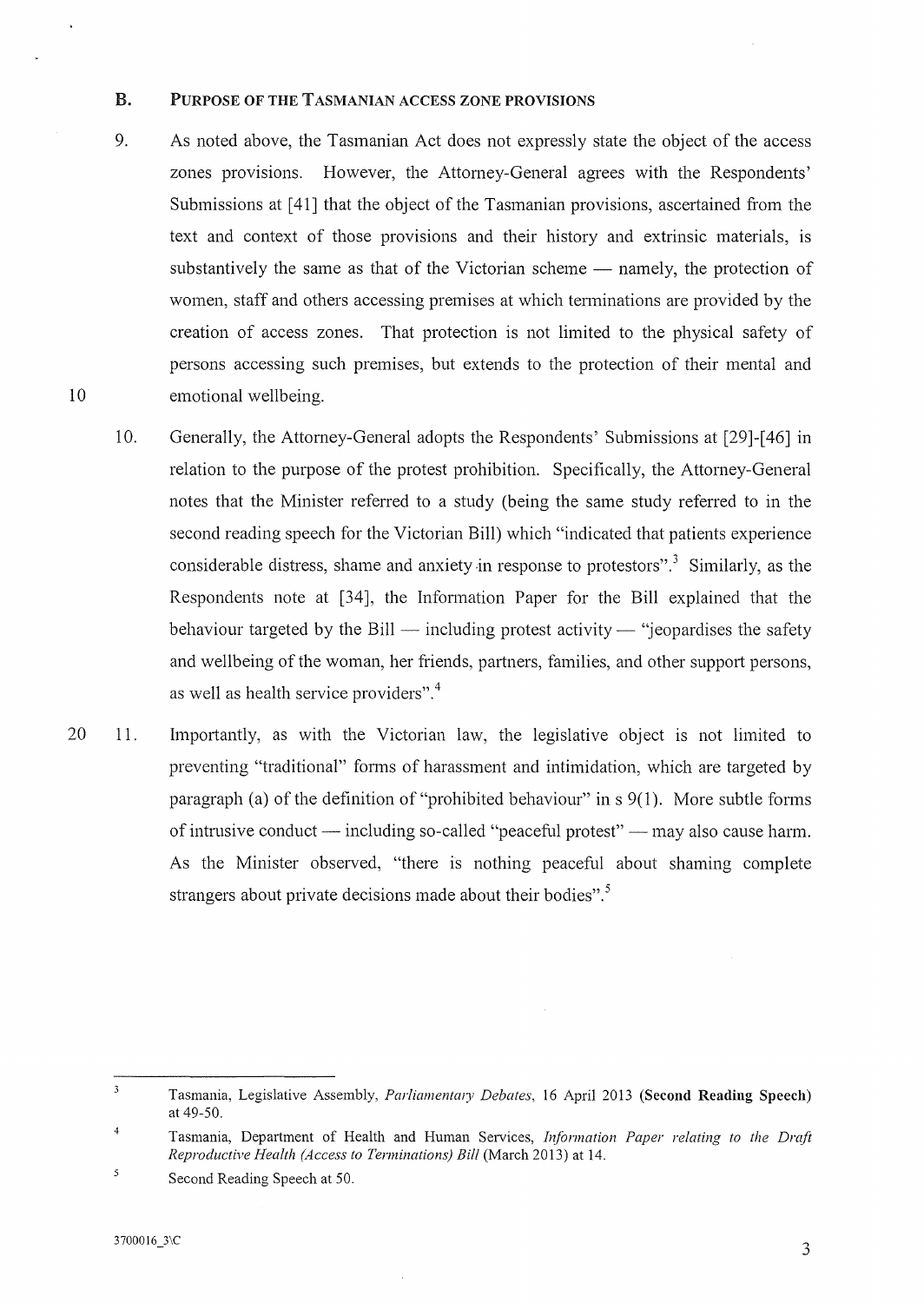### C. CONSTITUTIONAL ANALYSIS

10

## *Step 1: Does the law burden the freedom?*

- 12. Legislation directed at "protest" naturally raises the question of the implied freedom. But each case requires careful analysis.  $6\text{ }$  The term "protest" covers a range of activities. The regulation of protest activity may, in truth, impose a minimal burden on the freedom. That is so here.
- 13. *First,* although protest about abortion may amount to political speech, a protest that seeks to do nothing more than influence the decision-making of individual women in relation to a specific medical decision (to tenninate a pregnancy) will not. Thus, while the legislation uses the word "protest", it cannot be assumed that all such protests in this context will amount to political speech.
- 14. *Second*, protest is still permitted; just not within an access zone and in sight and/or sound of relevant premises. Indeed, activity aimed at deterring women from choosing to tenninate a pregnancy is also unaffected provided it occurs outside an access zone. What is denied is the ability to target women at the time they are seeking to access a lawful medical service. That does not affect the ability of a protester to communicate his or her message to the world at large  $-$  as long as the protester is out of sight or hearing of the clinic or outside the access zone. Nor is there any impact on the ability of voters to freely choose their elected representatives.<sup>7</sup>
- 20 15. *Third,* the Attorney-General adopts the submissions of the Respondents at [64]-[66] that the language of the protest prohibition is viewpoint neutral ( cf the Appellant's Submissions at [42]).

# *Step 2: Is the purpose of the law legitimate?*

- 16. As the Respondents contend in their Submissions at [ 68], the purpose of the law is to protect the privacy, wellbeing and dignity of persons, particularly women, entering and leaving premises at which terminations are provided. That is a legitimate end, for the reasons given by the Attorney-General in his submissions in *Clubb* at [38]-[ 45].
- 17. In the Appellant's Submissions at [51]-[58] he identifies a series of what he says are possible objects of the law. However, those postulated "objects" pay no real attention to the text and context of the law, nor to the extrinsic materials (other than to take out

30

<sup>6</sup>*Brown v Tasmania* (2017) 91 ALJR 1089 at 1106 [61] (Kiefel CJ, Bell and Keane JJ).

 $\overline{\mathcal{I}}$ Lange v Australian Broadcasting Corporation (1997) 189 CLR 520 at 560 (the Court).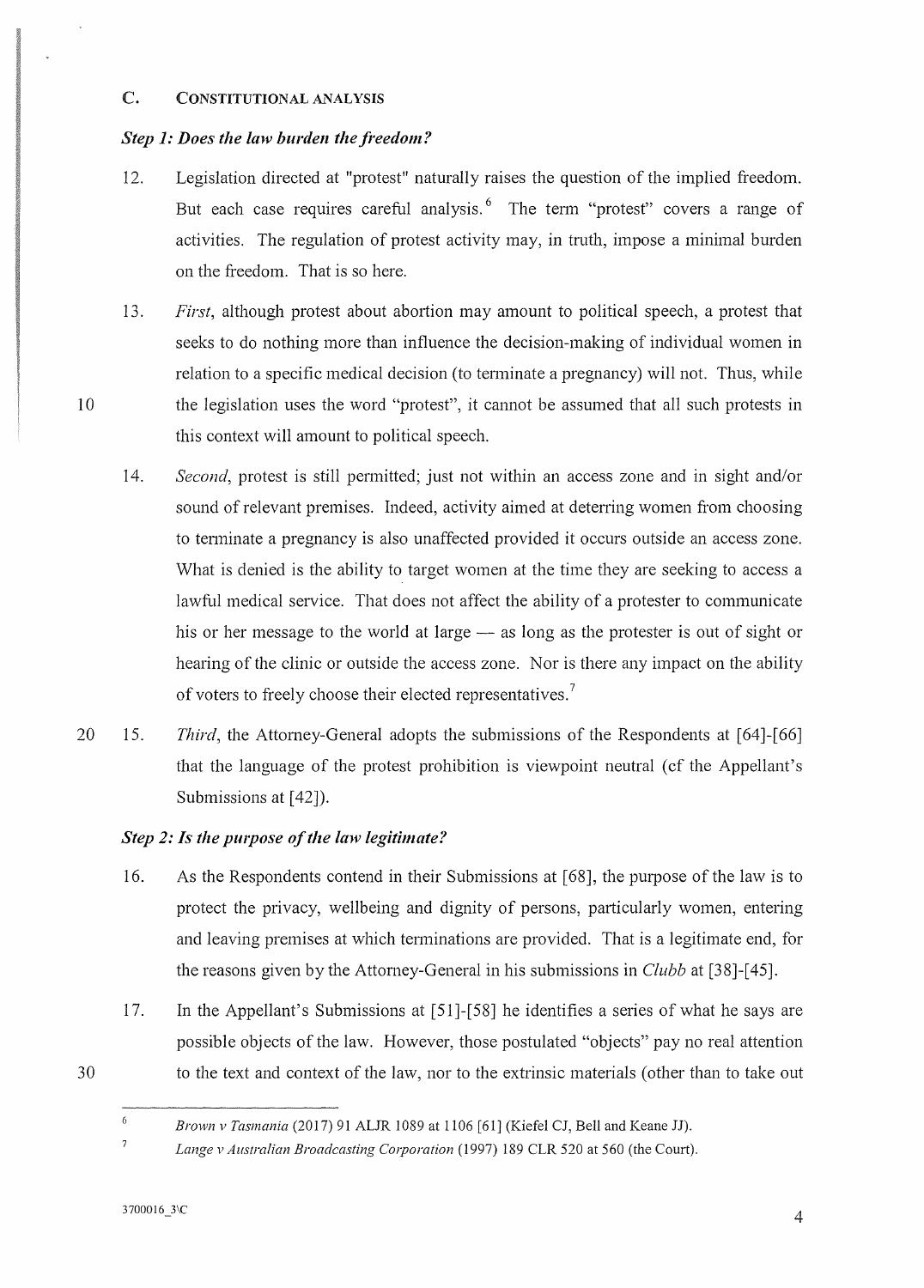of context certain statements found in the extrinsic materials or the Magistrate's reasons). Those postulated "objects" ought to be rejected by the Court. However, one of them requires further attention.

- 18. In the Appellant's Submissions at [56] he contends that deterring shame is not a legitimate end. That submission is based on disceming the purpose of the law from the second reading speech, where the Minister referred to "protecting women from being exposed to those who seek to shame and stigmatise them".<sup>8</sup> Putting to one side the irrelevant examples of the use of the word "shame" in Parliament or at the constitutional conventions in the 1890s, two responses may be made to this submission:
	- ( 1) *First,* the hann caused by anti-abortion protesters is not confined to, and the purpose of the law is not confined to preventing, the shaming of women who seek abortions. Rather, as noted above, the purpose of the law is to protect the privacy, wellbeing and dignity of persons, particularly women, entering and leaving premises at which terminations are provided.
	- (2) *Second,* to the extent that the Tasmanian Act has as (one of) its purposes the prohibition of behaviour that shames and stigmatises women within an access zone, the end is legitimate. The infliction of shame and stigmatisation on a woman seeking an abortion causes harm: it may lead to a delay in seeking access to services, can cause adverse health effects, and intrudes into a private medical decision: see Attorney-General's Submissions in *Clubb* at [41].

# *Step 3: Is the law justified?*

- 19. Consistently with his submissions in *Clubb* at [47]-[51], and with the Respondents' Submissions at [76], the Attomey-General submits that it is not necessary to undertake three-pati proportionality testing in this case, because any burden on the implied freedom is minimal and the burden is imposed to further a compelling purpose.
- 20. Alternatively, if a structured proportionality analysis is applied, the same conclusion is reached, for the reasons given in the Respondents' Submissions at (80]-(99] and in the Attomey-General's Submissions in *Clubb* at [53]-[63].
- 30 21. That the Tasmanian provision does not impose on the prosecution the obligation to establish that the proscribed conduct was "reasonably likely to cause distress or

 $3700016\_3$  \C 5

 $\hat{\mathbf{8}}$ 

10

20

Second Reading Speech at 51.